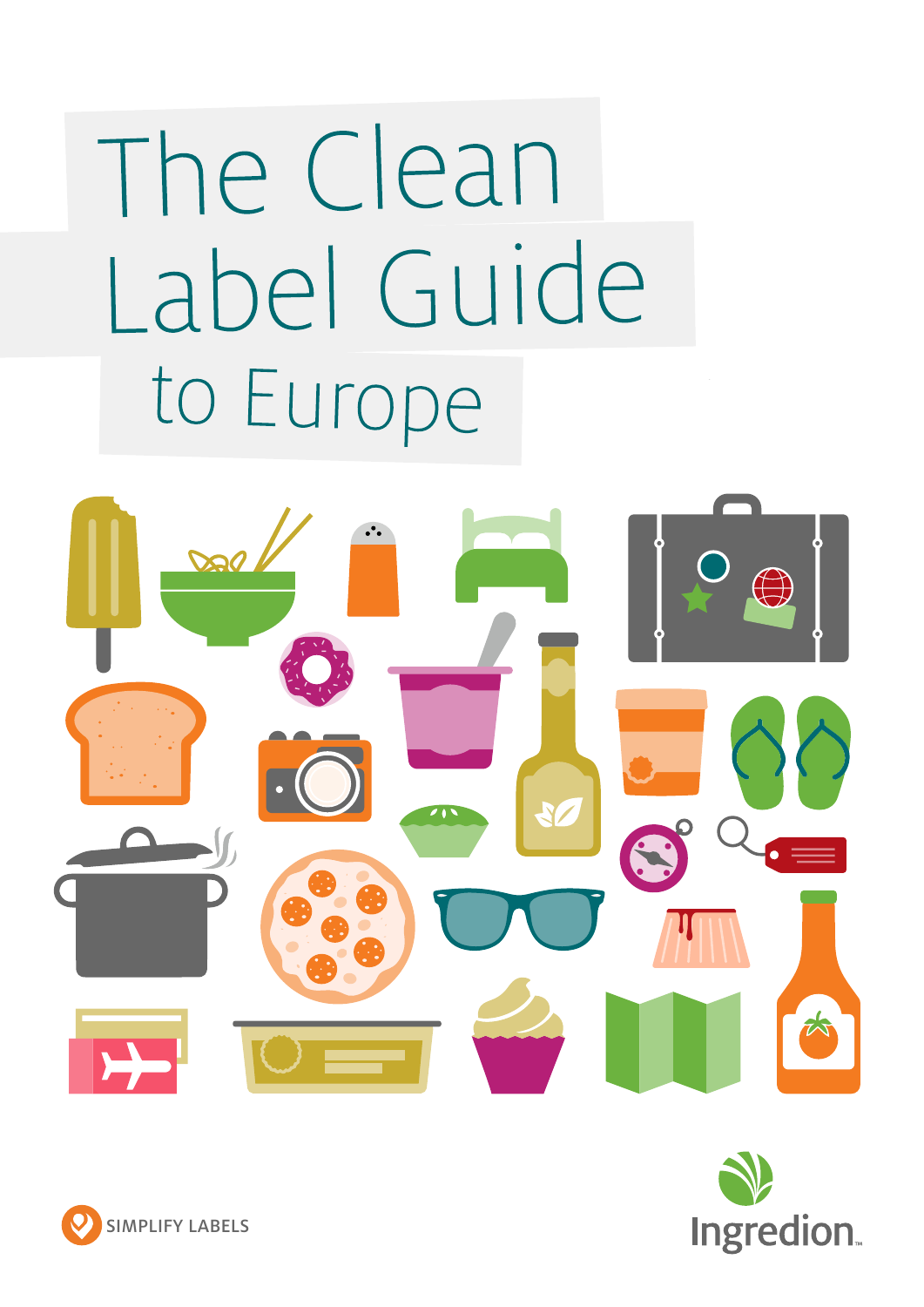### a European movemen<sup>t</sup> Clean label: that's here to stay

Europe is seeing a clear movement towards clean label food products, with more attention being paid to food packaging and ingredients.

This may not come as a surprise as it goes hand in hand with a lifestyle shift – where people are now more concerned than ever with their personal health and wellbeing. In addition to this, food scandals have focused attention on ingredients and the overall quality of food.

For manufacturers the 'clean label' movement also means a challenge as there is no regulatory definition of what 'clean label' means. This drove us to take action. We started an ongoing research programme and talked to customers, consumers and industry experts to find out what clean label means to them.

#### **The percentage of new clean label product launches in 2013**

It is clear that clean label has become important across Europe, with an average of 27% of all new product launches in packaged food in 2013 being clean label.





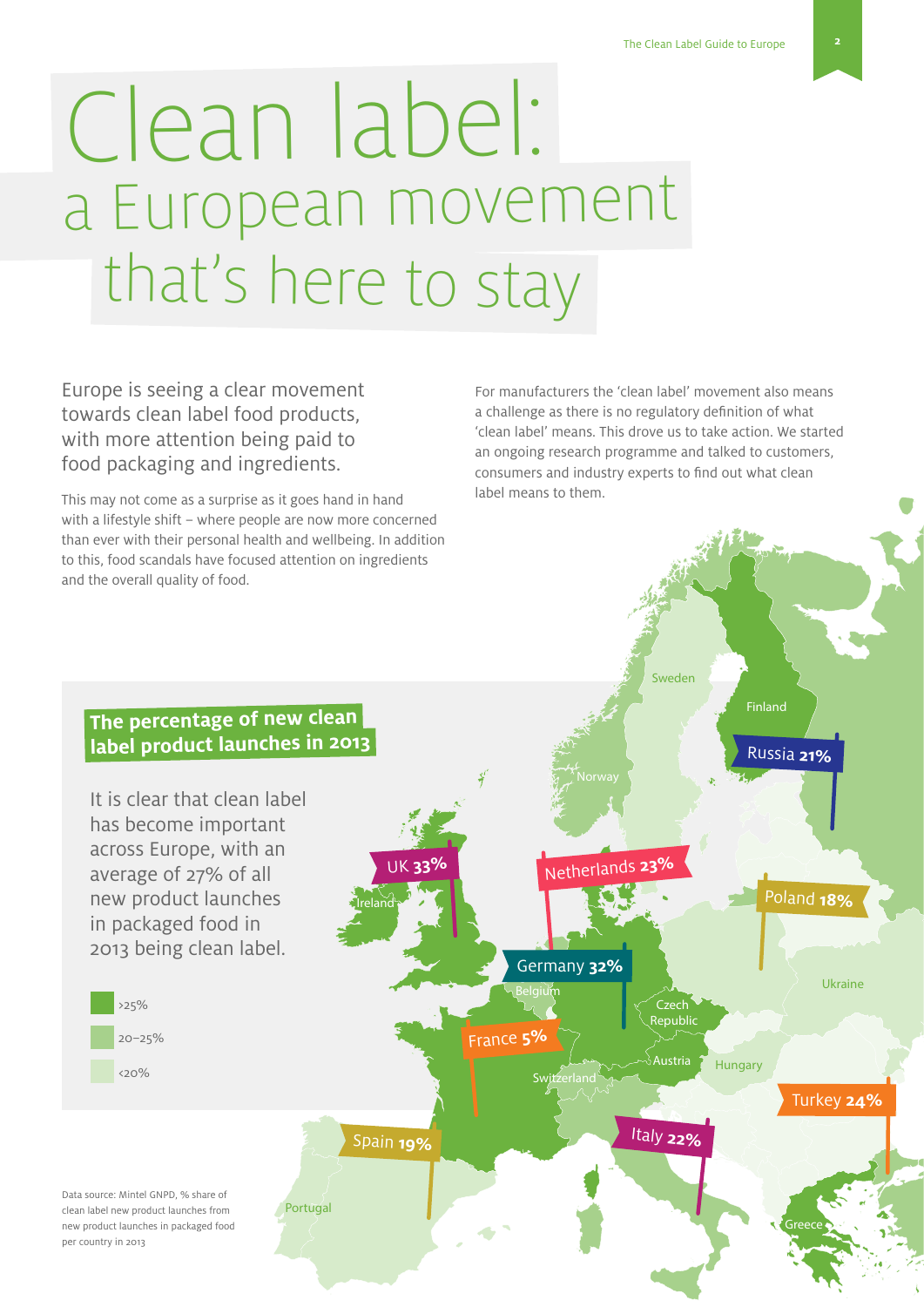#### What is clean label?

In consumer language a clean label positioning on the pack means the product can be positioned as 'natural', 'organic' and/or 'free from additives/preservatives'.

For manufacturers using a clean label positioning means using ingredients that are generally accepted by consumers – those that they might find in their kitchen cupboards. The ingredient list should be short, simple and feature minimally processed ingredients where possible. It should not include names that sound like chemicals or e-numbers.



In December 2014, European food labelling law will undergo significant changes when the Food Information for Consumers Regulation applies. Whilst the Regulation does not specify criteria for applying claims such as 'no additives', 'organic' or 'natural', the new food labelling rules aim to provide consumers with clearer information about the food and drink they purchase and are very likely to support the continued drive and appetite for clean label products. The Regulation will give consumers more information on what is in their food, how it is processed, highlight any allergens, nutritional content and provenance.

Choices are less straightforward when viewed through the lens of cultural and regional differences.

#### **Which path do you take?**

As consumers increasingly scrutinise labels, it means it's all the more important for food manufacturers to choose the right positioning and thus the right ingredients for their products. However, these choices are less straightforward when viewed through the lens of cultural and regional differences.

In a global marketplace regional attitudes can have major implications, making it a challenge to establish a universal set of standards. It's particularly important to have all the facts in front of you before formulating food products or setting out on a particular marketing path.

#### **A journey through regional preferences**

To inform the debate on ingredient preferences we continue to carry out in-depth research on the regional differences within Europe. The results, as set out in this 'guidebook', cast more light on how we can provide different consumers with the information they need to make informed choices about additives and the food they eat.

Our guidebook provides you with a platform for highlighting region-sensitive ingredients. It will also help refine what is considered clean label from a consumer perspective country to country.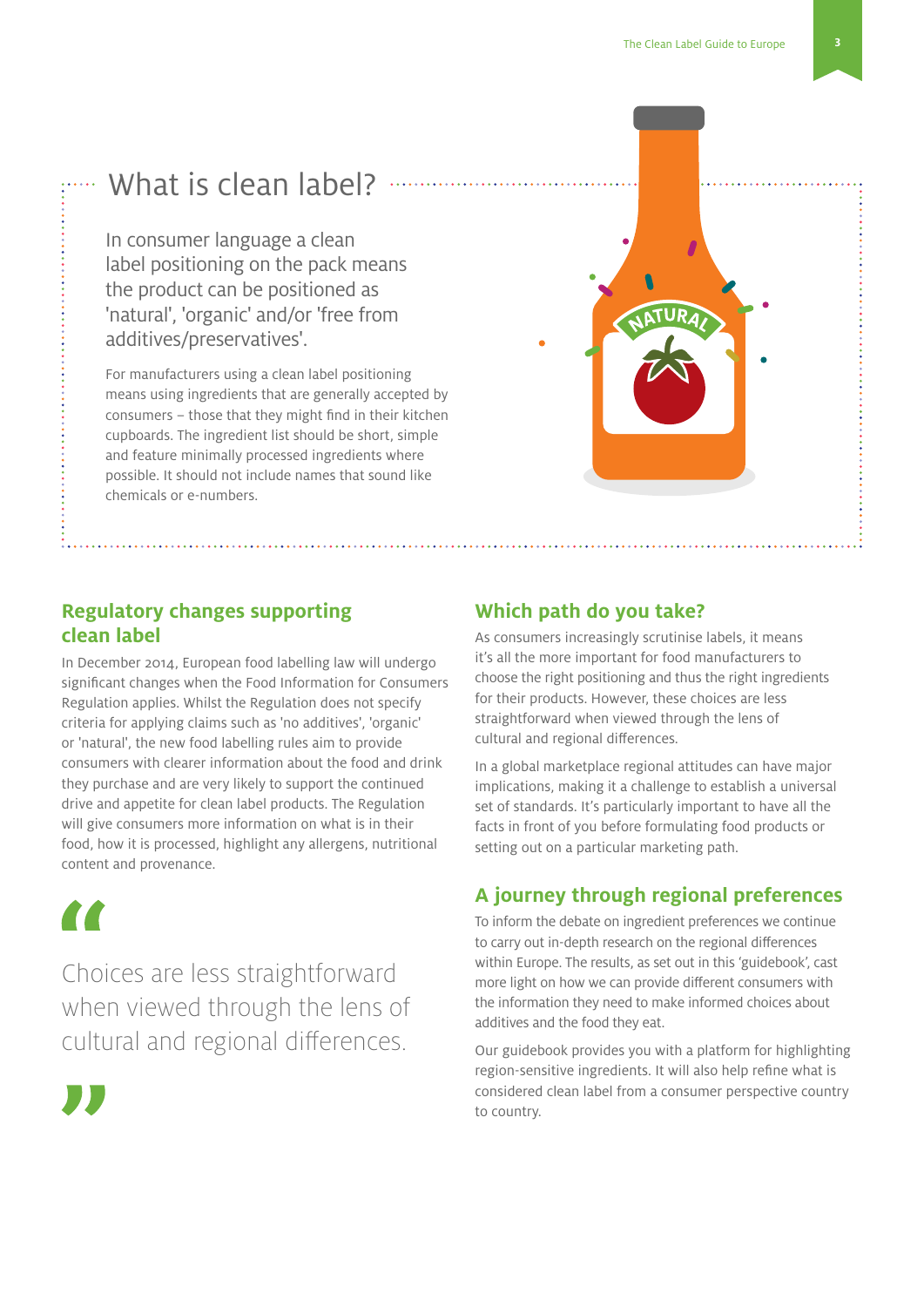## o people care what's in their food?

Of course people care that the main ingredients in their food are as they expect. But how concerned are they when it comes to the detail? Can replacing one ingredient with another really improve the sales of a product?

As in other areas, our findings show that there are important differences in how consumers view the make-up of their food.

#### **Understanding local food culture**

Consumers in every country in the survey believe that the ingredient list of their food is important. However, there are varying degrees of concern. The majority of countries classify ingredient usage to be 'quite important' when it comes to choosing their food.

Consumers' concern about what's in their food is also shown by the importance of the ingredient list: with 78% believing it to be an important factor across Europe. French and Italian consumers attach the most importance to ingredients, with 86% and 89% respectively claiming that the ingredients used are very important.

Lower reported levels of importance should, however, not be dismissed. One reason that certain consumers seem to attach a lower importance could be because the clean label movement is well established in their country – they already expect their food to meet a certain clean label standard. This is the case for markets such as the UK, where the clean label movement began earlier and is now more established.

In other countries such as Turkey and Russia, the clean label trend started more recently but is growing fast year on year. Therefore these markets can be considered to be developing in the same direction as the UK market, where nowadays more than one in every three products launched is positioned as 'clean label' and a 'clean label' positioning is seen as more of a market qualifier for success.

**How important is the ingredient list to you when buying a food or drink product?** 

> **I consider this to be very or quite important**

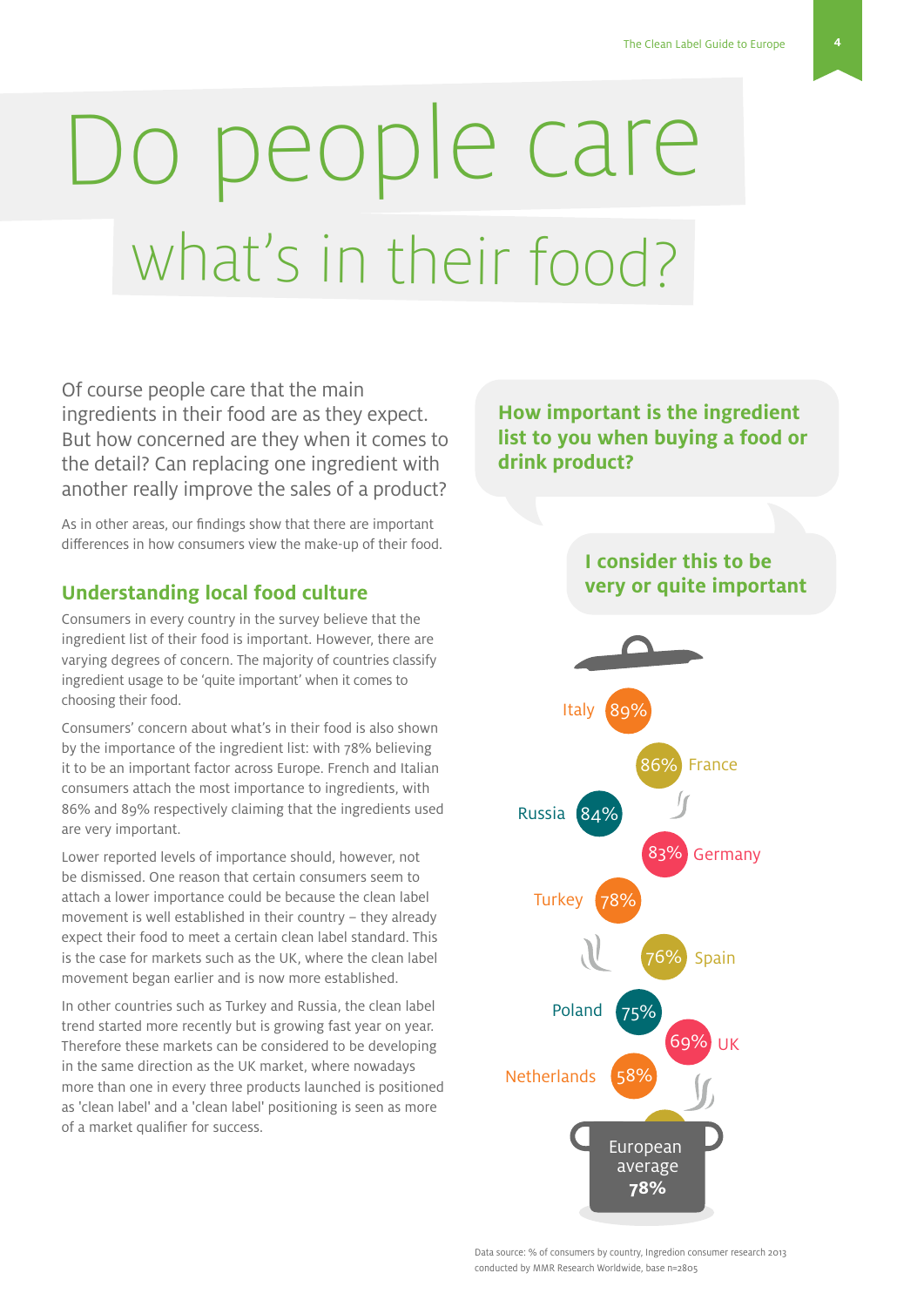## Packaging. Who reads what?

As food producers, you want to tell people what's in your products – especially if you have a good story to tell, like clean label. But who reads the packaging, what do they read, and how much attention do they pay to the ingredients list?

#### **Reading habits through the regions**

It is well established that claims placed on the front of your packs will be read more. After all, this side faces the consumer and is most easily read. In fact, 72% of all consumers surveyed usually or always read the front of pack. Since more consumers read the front of the pack, that's the best place for your clean label claims, such as 'no additives', 'natural' and 'organic' claims.

However, whilst this is to be expected, the study also shows that an increasing number of consumers are paying attention to the back of pack and the ingredient declaration. In fact, the number of consumers who see the ingredient list (found on the back of pack) as very important rose by 3% between 2011 and 2013 to 78%, and it is now the second most important factor when choosing a product, after price.

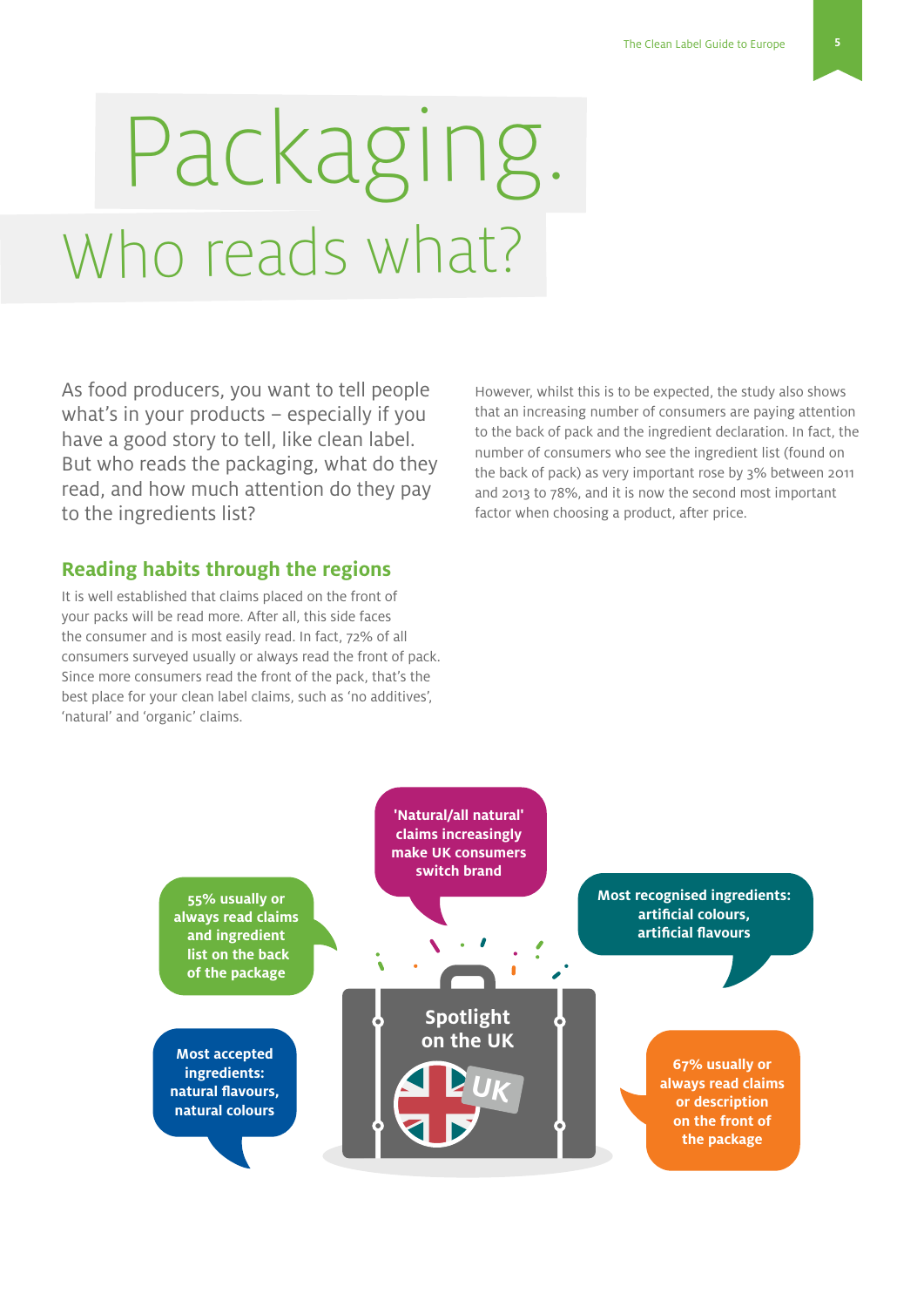In the more established markets such as the UK, Netherlands, France, Germany and Spain we can see a larger difference between the number of people reading the front and the back of the pack. In these markets there is trust in manufacturers and a clean label is more expected.

#### **When buying a food or drink product, how often do you read the package?**

#### **I usually or always read the package**



% difference between those that read the front and back of the pack

Data source: % of consumers who usually or always read the front or back of pack, European average, Ingredion consumer research 2013 conducted by MMR Research Worldwide, base n=2805

They therefore place more trust in claims made on the front of the pack. This does not mean, however, that they don't read the back of the pack as well. So the ingredient list is still as important and manufacturers must make sure they meet consumer expectations.

The back of pack is certainly scrutinised more in some of the developing markets such as Russia and Poland. In fact, in Poland both sides of the pack are read in equal measure. This is to be expected as clean label is a newer trend in these markets and consumers are very interested in understanding and finding out what is in their food.

**AA** 

#### Front and back of pack both have an important role to play in influencing purchase behaviour

In Italy, Russia and Turkey the back of pack is scrutinised more than in some established markets, whereas Spanish consumers pay a lot more attention to front of pack positioning. Therefore front of pack communication is very important in that market.

The research clearly shows that despite regional differences in the level to which the front and back of pack is scrutinised, both have an important role to play in influencing purchase behaviour. It is important therefore to not only have a clean ingredient label on the back but also to include your clean label claims on the front.





**% of European consumers who read the front of the pack** 

**% of European consumers who read the back/sides of the pack**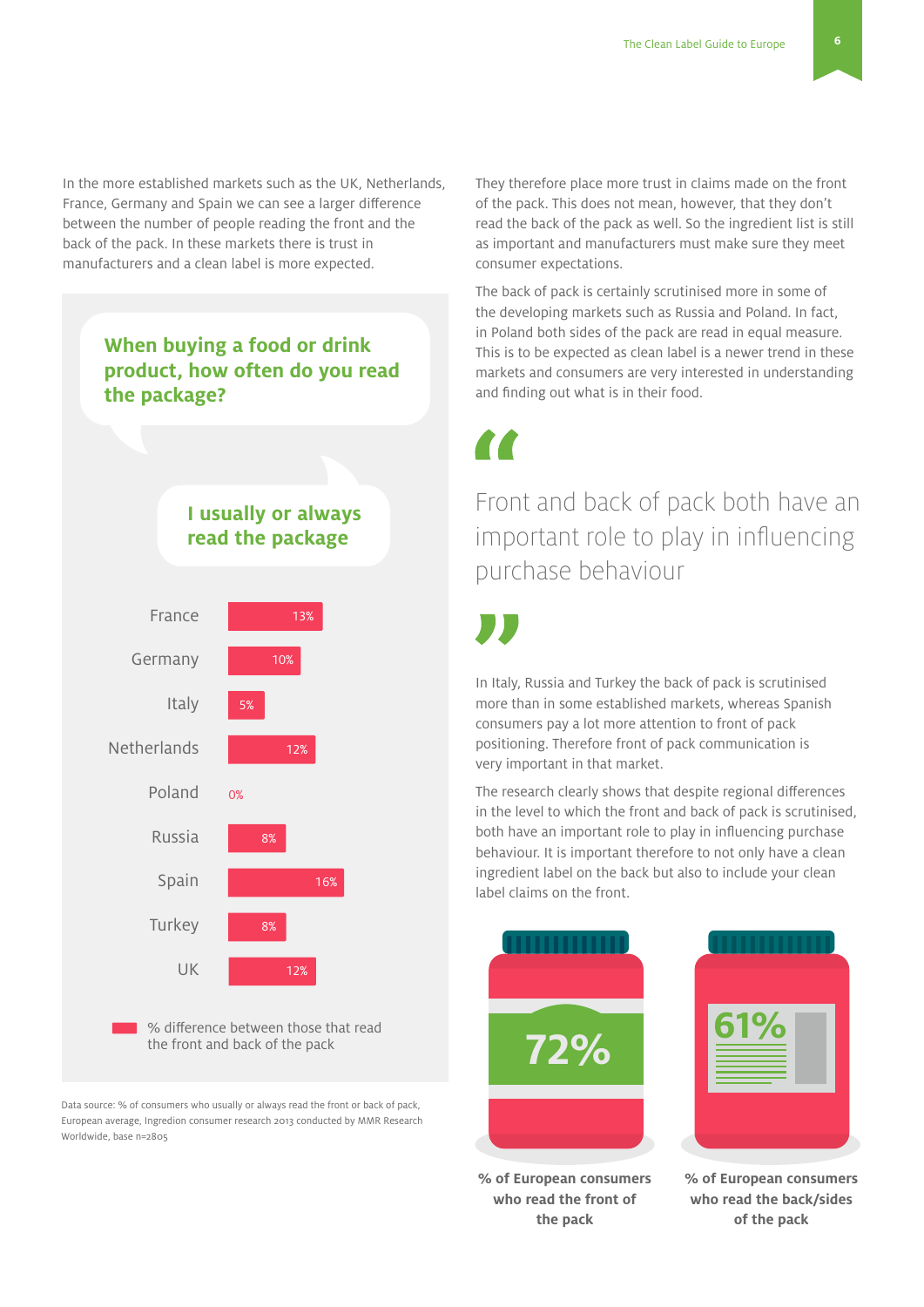Looking more closely we can also see patterns between parents and non-parents. Parents generally believe a simple ingredient list is very important, more so than non-parents.

This is because having a child or young family is often a life-stage where health and nutrition become more of a focus. This effect can be seen most significantly in Spain, Russia and Italy where the importance of a short and simple ingredient list is over 8% greater for parents than non-parents.



Having a child or young family is often a life-stage where health and nutrition become more of a focus.



**% of consumers who consider a short and simple ingredient list to be quite or very important – European average**

**When you are buying a food or drink product, how important is it to you that the packaging has a short and simple ingredient list?** 

#### **I consider this to be quite or very important**



Data source: % of consumers who find a simple ingredient list very important by country and parental status, Ingredion consumer research 2013 conducted by MMR Research Worldwide, base n=2805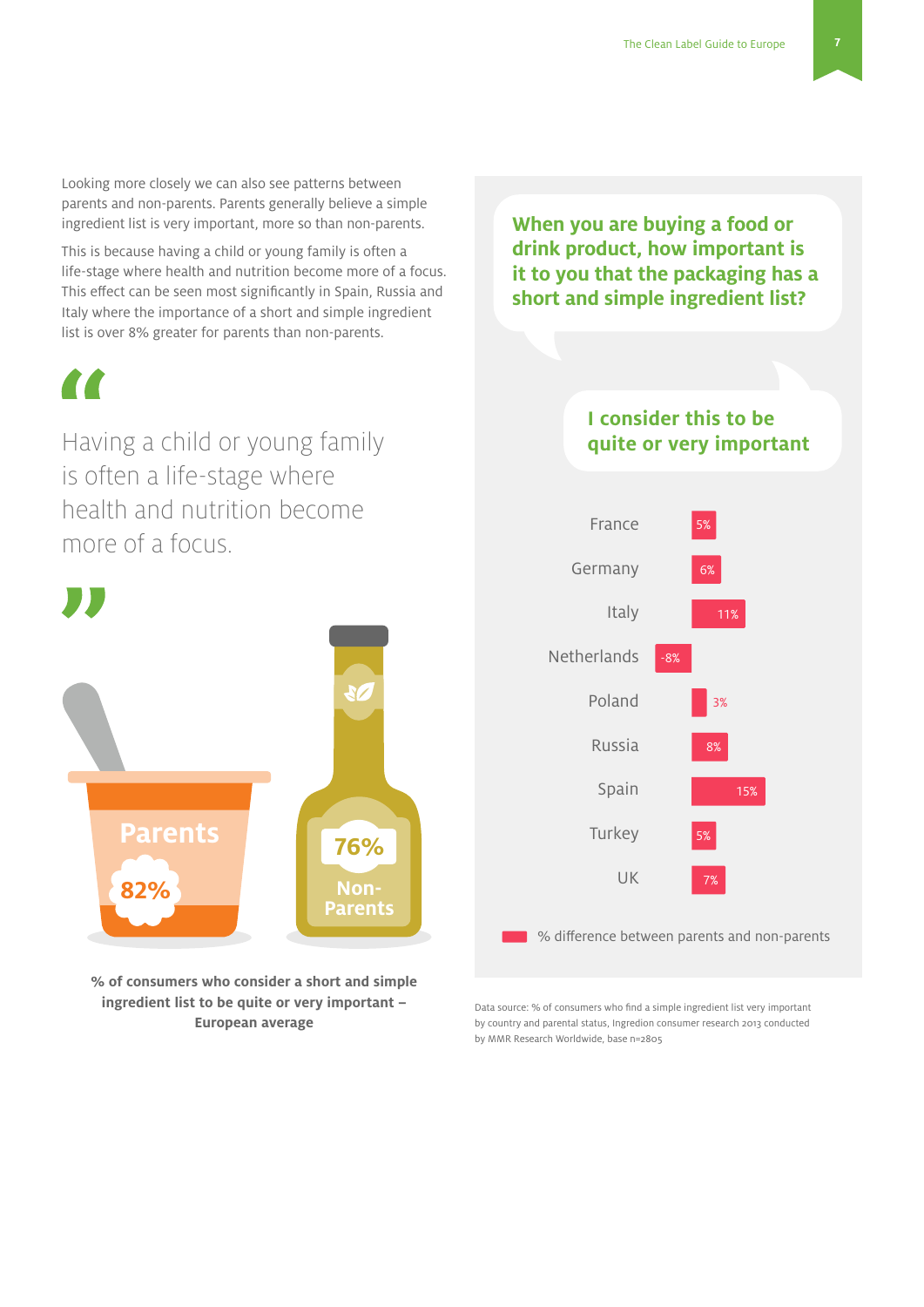#### **What can you read into the research?**

Our study shows that if you want to grab consumers' attention you should use the communication opportunity at the front of pack – with claims that are preferred by the target audience such as 'no artificial ingredients', 'natural' and 'organic', which have a high consumer appeal across Europe. You should back this up with a short and simple ingredient declaration on the back, compliant with labelling requirements.

Consumers are looking for transparency and clarity. They want to understand what they are eating and receive confirmation that their choices are doing them good. So, using as few ingredients as possible and ingredients they understand will increase a product's appeal.

Clean label claims on the front of the pack have the highest switching power versus other front of pack statements. So the closer you can get to a clean label positioning the better. These claims should also be supplemented by the information on the back to maximise consumer appeal.

77

Clean label claims on the front of the pack have the highest switching power versus other front of pack statements.

#### Shopper profile

The way you communicate your ingredients both on the front and back of pack will depend on who is reading them – in other words, who does the shopping.

Our findings show that overall women are more attracted by product positionings on the front of pack, but there are notable exceptions. Whereas women are

generally more attracted by a natural positioning, men find 'no additives/e-numbers' and 'organic' claims more attractive, in particular in Spain, France and Italy. Similar patterns can be found with the likelihood of switching brands. Whereas in general women are more likely to switch brands for a clean label claim, in Germany and Spain men have a higher propensity to switch.

Women are also more likely to read the back of pack, with the exception of France where men pay more attention.

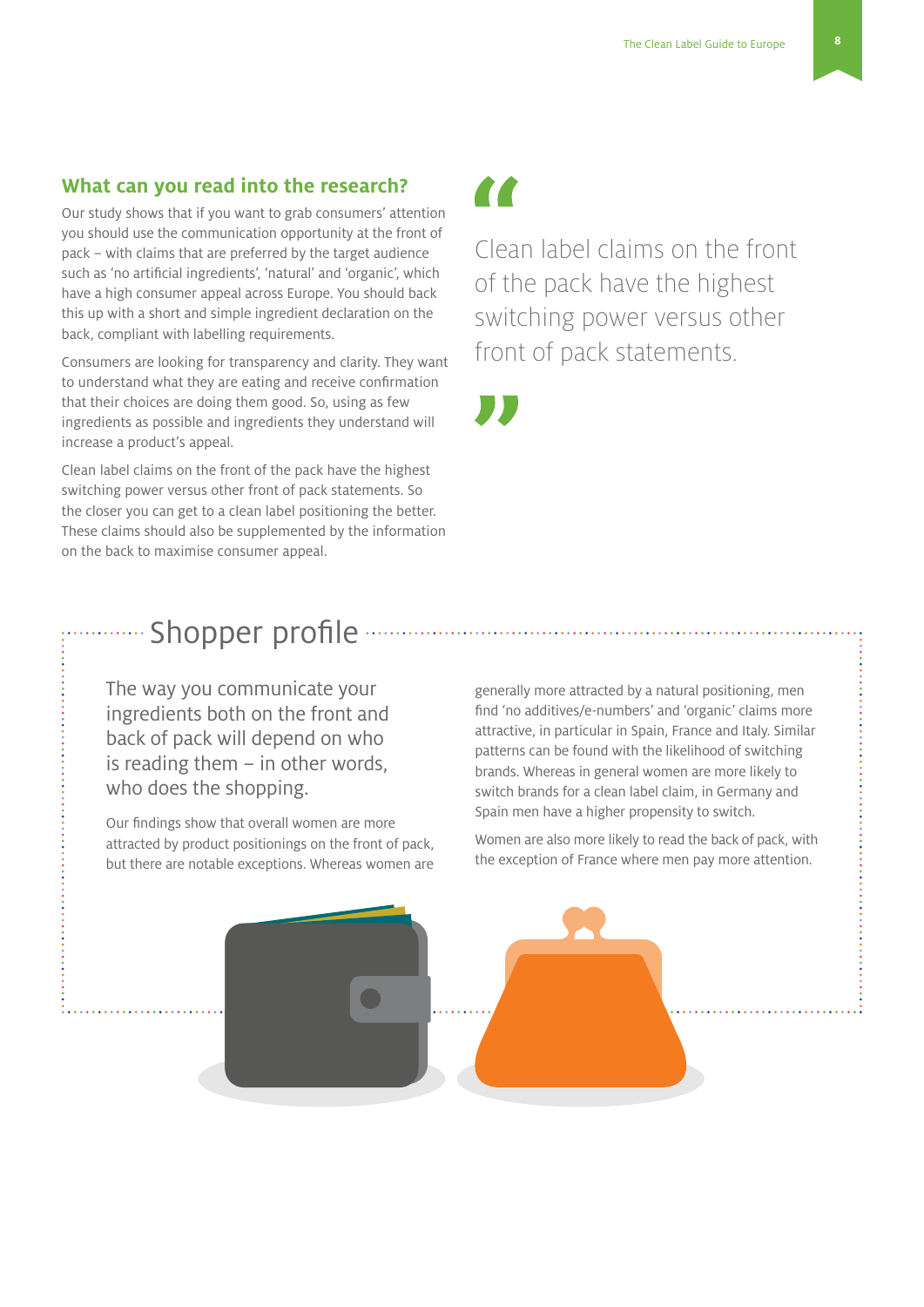### Recognisable and critical acceptable ingredients are

When we look at consumer attitudes to packaging, it's important to understand the differences between nationalities as far as recognising and accepting certain ingredients is concerned.

Generally speaking, consumers we spoke to across all nine countries indicated that they are increasingly concerned about what they eat. However, what is accepted or not accepted by consumers differs significantly from country to country.

There are two factors to look at: do consumers recognise the ingredients? And, if they recognise them, do they accept them? Recognition alone does not mean an ingredient has a positive image. For instance, monosodium glutamate (MSG) is recognised by 36% of European consumers, but only deemed acceptable by 4%.

Another example is locust bean gum, which sounds strange to an English person, whereas the German translation 'Johannesbrotkernmehl' is perfectly acceptable. The local translation of an ingredient can lead to its acceptance in one market but not in another.

#### **An increasingly important topic**

**78%**

**2011**

While most of the consumers in the countries we surveyed in our research consider ingredient recognition to be 'quite important', the increasing number of ingredients recognised shows growing consumer attention. Only 4% of European consumers say they don't recognise any ingredients at all.

Globally, the number of people rating ingredient recognition as 'very important' has also remained high since 2011. This fits in with the growing awareness of additives and clean label products. In general, consumers are tending towards a healthier lifestyle and their food choices can help them along the road to achieve this.

**When you are buying a food or drink product, how important is it that you recognise, or are familiar with, all the ingredients on the ingredient list?**

#### **I consider this to be very or quite important**

Data source: % of consumers who find it quite or very important that they recognise the ingredients on the ingredients list, European average, Ingredion consumer research conducted by MMR Research 2013, base n=2805 (2013), n=1880 (2012), n=1511 (2011)



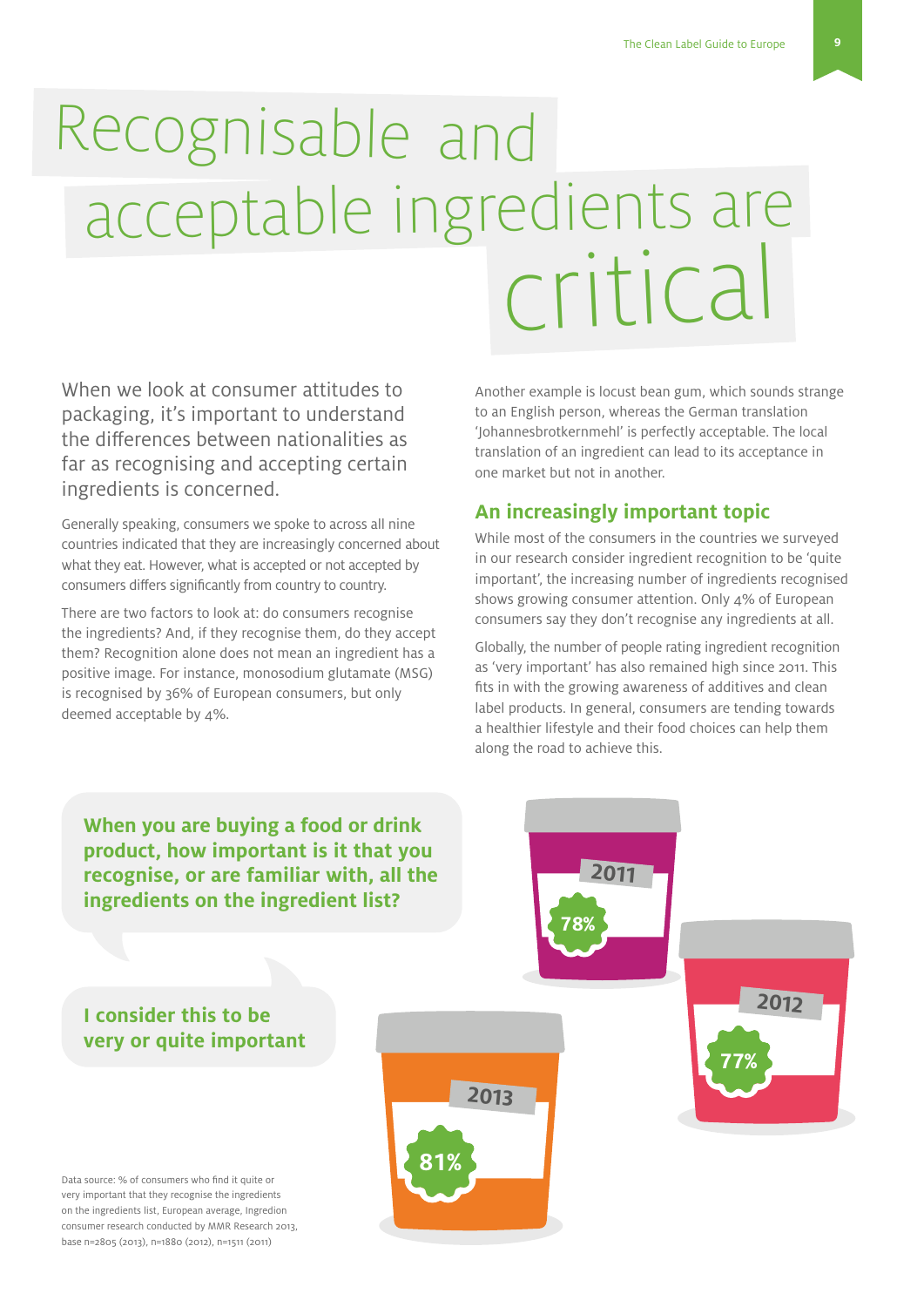# Recognising edients:<br>the regional differences

While it's apparent that more and more European consumers want to know what's in their food, there is also a wide disparity in how many of them recognise what the individual ingredients are.

The results vary significantly as you travel from country to country. Take monosodium glutamate (MSG). It is only recognised by about 20% of respondents in Germany and France, compared to over 50% in the UK, Russia and Poland.

#### **Principal attractions**

Top of the class when it comes to ingredient recognition is Italy. The Italians recognise the widest range of ingredients, with 99% of all Italians interviewed recognising at least one ingredient included in the survey. The Dutch, whilst recognising the least ingredients still have good awareness, with 91% recognising at least one ingredient. This demonstrates that across Europe, consumers are becoming increasingly savvy and are paying attention to which ingredients are used.



The Italians recognise the widest range of ingredients, with 99% of all Italians interviewed recognising at least one ingredient included in the survey.



One reason for the high recognition figures of specific ingredients in some countries is the level of attention that they have received from the media, which plays a key role in moulding consumer perception. For example, the horse meat scandal in the UK has drawn a lot of attention to ingredients used in a product. This is reflected in an increase in the importance UK consumers attached to ingredients in 2013 compared to 2011. The number of people who believed the ingredient list is important increased from 65% to 69% in just two years.

It's important, therefore, to understand that recognition does not equal 'knowledge'. The recognition figures in the study show that consumers pay attention to ingredients, but their information sources behind that recognition are varied and may not always be valid.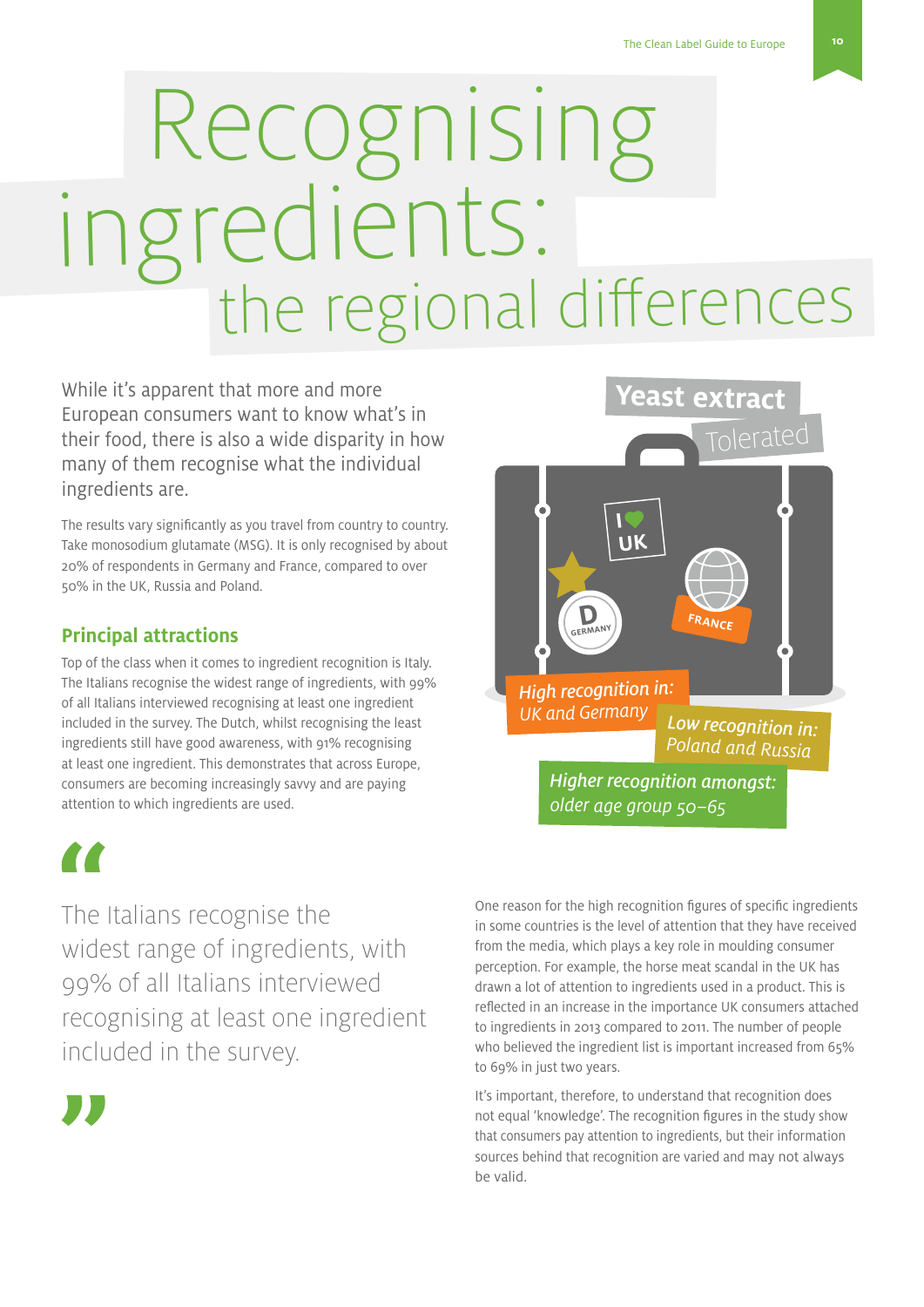**When you are buying a food or drink product, which of the following ingredients are recognisable to you?**

#### **I recognise…**



Data source: Level of consumers who recognise certain ingredients, European average, Ingredion consumer research conducted by MMR Research 2013, base n=2805

Ingredients that are most recognised are those that are either basic store cupboard ingredients such as sugar or those that have been publicised and talked about the most in relevant years e.g. artificial colours and flavours. Other ingredients such as starch and natural colours are liked more than chemical-sounding ingredients, which are at the other end of the spectrum.

Ingredients that are most recognised are those that are either basic store cupboard ingredients such as sugar or those that have been publicised and talked about the most in relevant years e.g. artificial colours and flavours.

#### **Talking the right language**

The findings show a diverse range of ingredient knowledge from country to country. This should be taken into account when it comes to formulating and labelling foods.

In different regions, different ingredients may require more consideration than others when it comes to communicating clearly with consumers.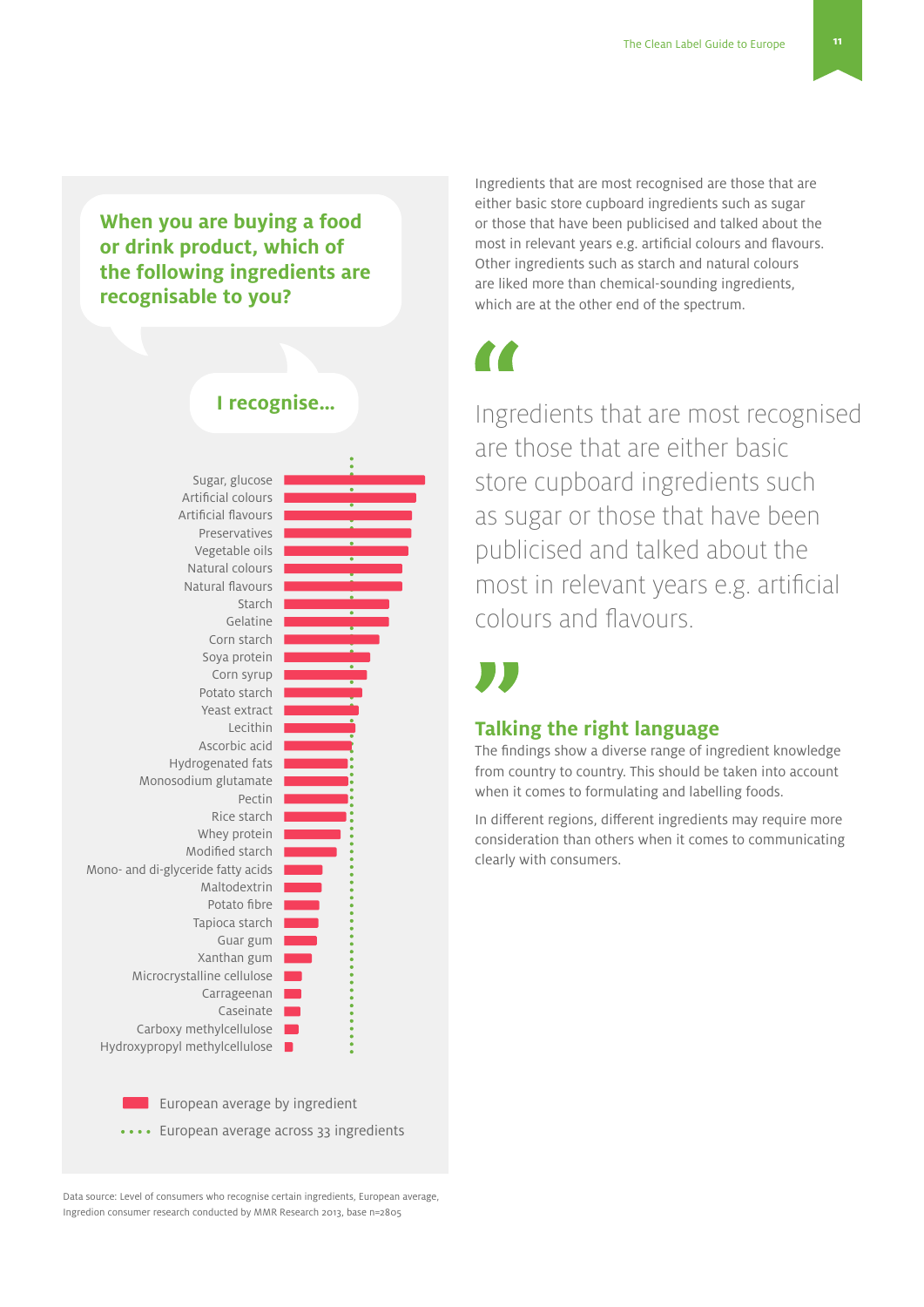### Does a clean label influence the purchase decision?

Across the countries covered in the research, consumers rank the ingredient list as the second most important factor considered in their purchasing decision, after price. Compare this with 'brand importance' at 53% and you see the significant impact that ingredient lists can have on purchasing behaviour.

The influence of the ingredient list cannot be underestimated and is especially important now consumers are paying almost as much attention to the back of the pack as the front. There is also a growing understanding of the link in a consumer's mind between what is listed on the back of the pack in the ingredients list and the credibility of the messages on the front. If there is a discrepancy, then this will be noted in many cases and affect purchase/re-purchase.

As the front of the pack is still the first opportunity to communicate clean label claims, which resonate most with consumers and will cause a change in purchase behaviour?

#### **How important to you are each of the following things when buying a food or drink product?**



Data source: European average % of consumers who find each item quite or very important, Ingredion consumer research conducted by MMR Research 2013, base n=2805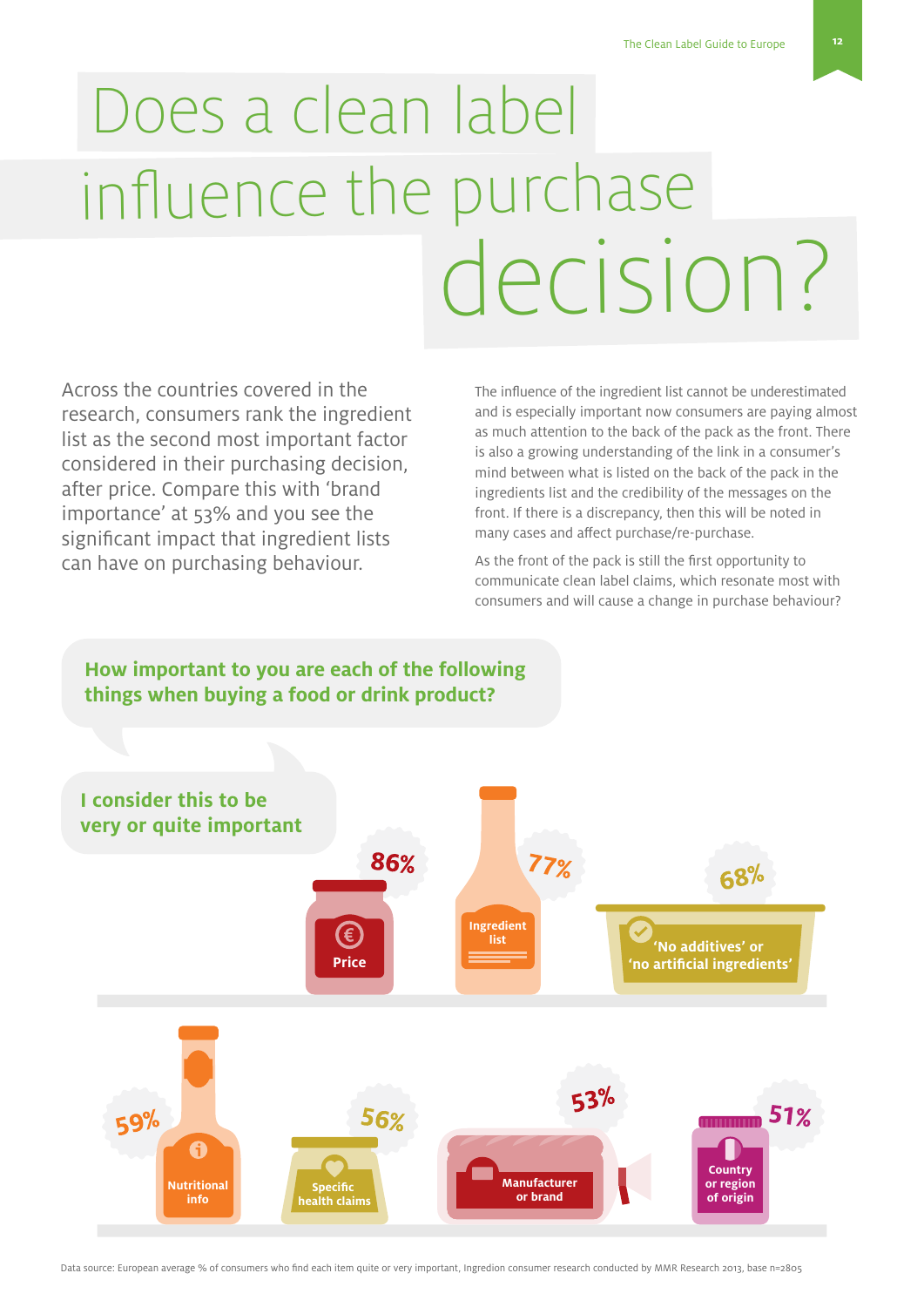#### **Clean label food is seen as more healthy**

The majority of consumers think that food and beverages positioned as being natural or containing natural ingredients, as well as being free from additives are better for you. Specific health and nutrition claims, for example, 'added fibre', rank considerably lower than clean label positionings.

A more in-depth look at these positionings shows that Germans are more motivated by no artificial ingredients and no additives claims than natural and organic. The British, Dutch, Italians and Spanish are more concerned about low fat/sugar/salt than other nationalities, and organic is most appealing to those in Italy, Poland and Turkey. This demonstrates the importance of understanding what is acceptable to local markets in order to influence purchasing decisions.

#### **Anything to declare?**

It is clear therefore that ingredient usage is a powerful sales tool and a clean label product positioning can influence consumers switching brands. Those producers who make the most of the ingredients declared on packaging notice that it influences consumers' purchasing decisions even more than the brand. This is especially true for the developing markets where there is more room to differentiate a product. Their importance in established markets such as the UK and Germany, however, should not be underestimated.

![](_page_12_Figure_6.jpeg)

Data source: % of consumers who would quite or very likely consider switching their current brand for each of the claims, European average, Ingredion consumer research conducted by MMR Research 2013, base n=2805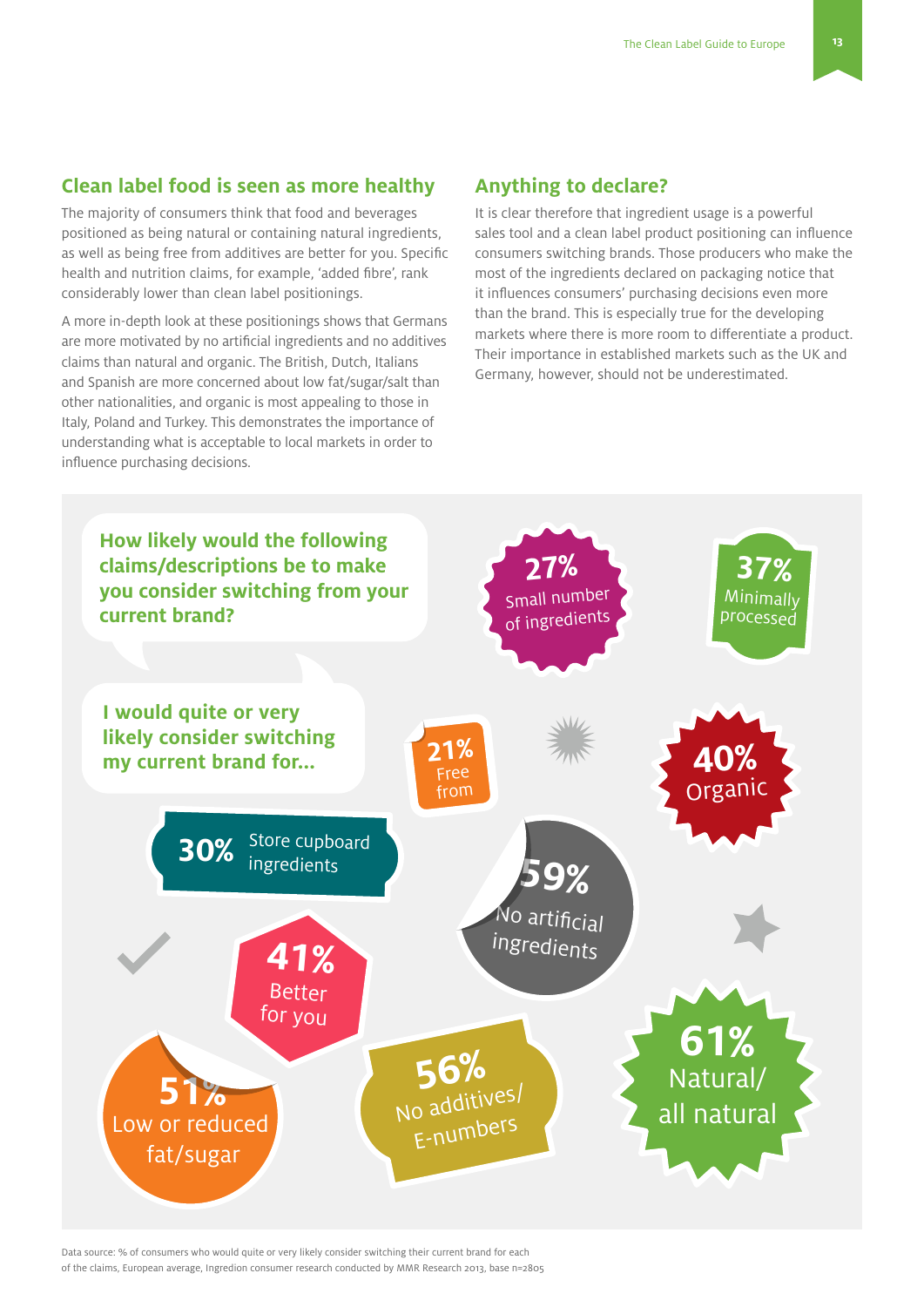### What do feel comfortable with? consumers

Our research shows that your consumers are becoming more and more interested in what they put on their plates. Many of them around Europe will read the labels and lists on your packaging. But what does it tell them? And what will make them feel good about your products?

They are basing decisions largely on how they 'feel' about the ingredients listed. It's often not founded on knowledge, but on whether they think they can trust the ingredients or not.

#### **Keeping it clean**

These findings have a major impact on how clean label products are viewed. Only if a product contains acceptable ingredients can it justify this classification from a consumer perspective. This means we need more insight into what consumers consider acceptable, before a product is called 'clean' to maximise its consumer appeal.

The key word is acceptability. If you formulate a product with well-known and accepted ingredients, the front of pack and back of pack communications reinforce each other. This will increase consumer preference and the potential sales of your products. Hence, the ingredients list matters.

#### **Which ingredients travel well?**

Consumers are putting a big mental tick against many of the ingredients. These we have called 'free to travel', because they are known and happily accepted throughout Europe.

For other ingredients the attitude is slightly less clear. We've called these 'tolerated', because while they are not completely accepted they don't widely affect consumers' perceptions one way or the other. This group has the greatest variance between regions – some nationalities feel at ease with them, while others are less trusting.

The third group are misunderstood ingredients. We've called these 'travel restricted'. Consumers view them with suspicion, probably because they have less natural-sounding names and are unlikely to be found in their home cupboards.

**When you are buying a food or drink product, which of the following ingredients are acceptable to you?** 

![](_page_13_Figure_12.jpeg)

Data source: Level of consumers who accept certain ingredients, European average, Ingredion consumer research conducted by MMR Research 2013, base n=2805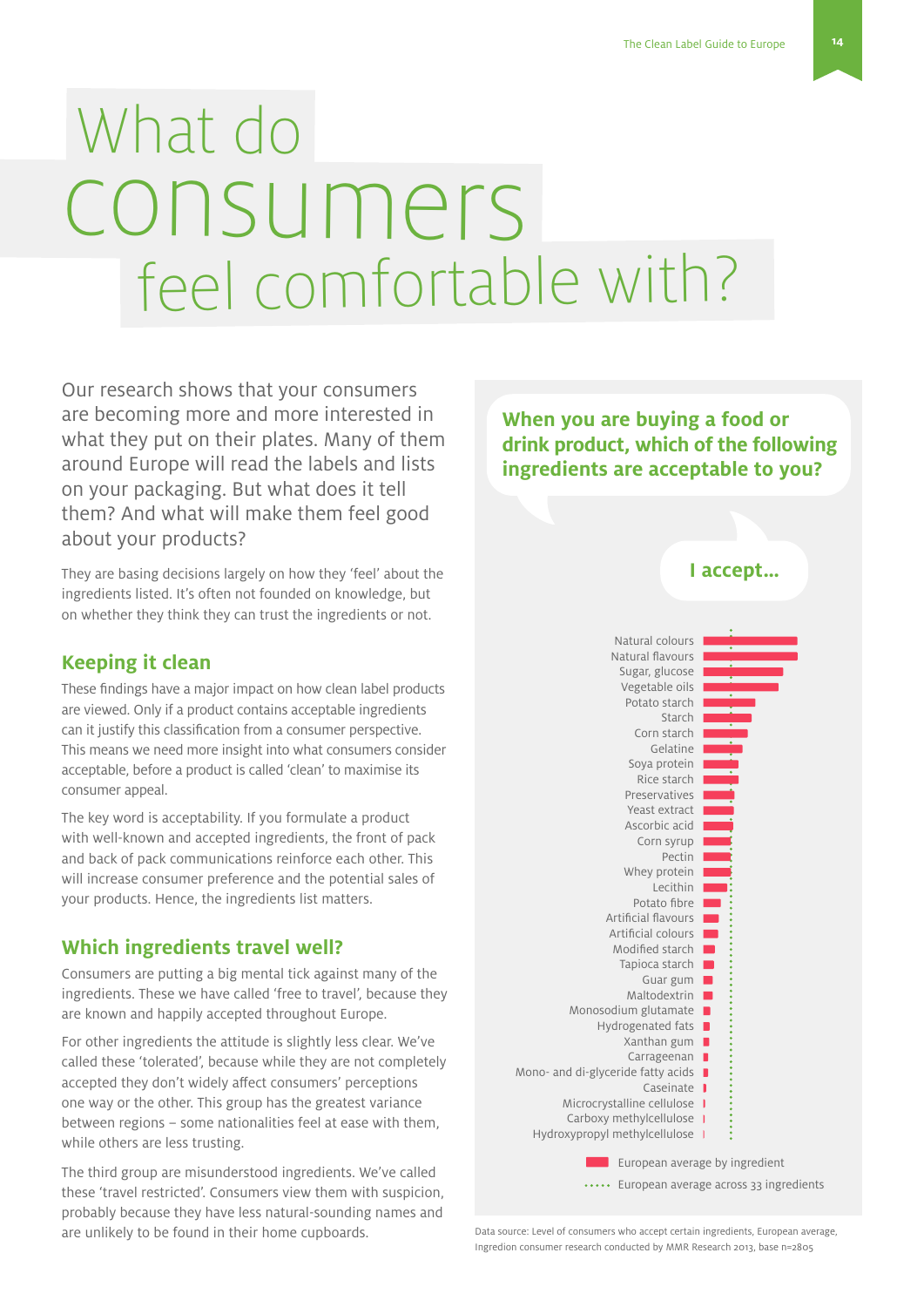#### **Acceptability rating of commonly used ingredients**

| Free to travel                                                                                                                  | Tolerated                                                                                                                                                                                                                                                                          | <b>x</b> Travel restricted                                                                                                                                                                   |  |  |
|---------------------------------------------------------------------------------------------------------------------------------|------------------------------------------------------------------------------------------------------------------------------------------------------------------------------------------------------------------------------------------------------------------------------------|----------------------------------------------------------------------------------------------------------------------------------------------------------------------------------------------|--|--|
| Natural flavours                                                                                                                | Yeast extract                                                                                                                                                                                                                                                                      | Guar gum                                                                                                                                                                                     |  |  |
| Natural colours                                                                                                                 | Ascorbic acid                                                                                                                                                                                                                                                                      | Maltodextrin                                                                                                                                                                                 |  |  |
| Sugar, glucose                                                                                                                  | Corn syrup                                                                                                                                                                                                                                                                         | Monosodium glutamate (MSG)                                                                                                                                                                   |  |  |
| Vegetable oils                                                                                                                  | Pectin                                                                                                                                                                                                                                                                             | Xanthan gum                                                                                                                                                                                  |  |  |
| Potato starch                                                                                                                   | Whey protein                                                                                                                                                                                                                                                                       | Hydrogenated fats                                                                                                                                                                            |  |  |
| Starch                                                                                                                          | Lecithin                                                                                                                                                                                                                                                                           | Carrageenan                                                                                                                                                                                  |  |  |
| Corn starch                                                                                                                     | Potato fibre                                                                                                                                                                                                                                                                       | Mono- and di-glyceride fatty acids                                                                                                                                                           |  |  |
| Gelatine                                                                                                                        | Artificial flavours                                                                                                                                                                                                                                                                | Caseinate                                                                                                                                                                                    |  |  |
| Soya protein                                                                                                                    | Artificial colours                                                                                                                                                                                                                                                                 | Microcrystalline cellulose (MCC)                                                                                                                                                             |  |  |
| Rice starch                                                                                                                     | Modified starch                                                                                                                                                                                                                                                                    | Carboxy methylcellulose (CMC)                                                                                                                                                                |  |  |
| Preservatives                                                                                                                   | Tapioca starch                                                                                                                                                                                                                                                                     | Hydroxypropyl methylcellulose<br>(HPMC)                                                                                                                                                      |  |  |
| Natural colours and natural flavours<br>are both ingredients that are<br>unambiguous and accepted across<br>the nine countries. | Ingredients that are ambiguous - MSG,<br>ascorbic acid and yeast extract - have<br>received significant attention from<br>the media in some countries and thus<br>show very different acceptability from<br>country to country, also demonstrating<br>the power of consumer media. | Ingredients that are unambiguously<br>not accepted - chemical-sounding<br>ingredients with long names on the<br>label like HPMC, MCC, CMC -<br>are not understood by consumers<br>in Europe. |  |  |

Free to travel

![](_page_14_Picture_4.jpeg)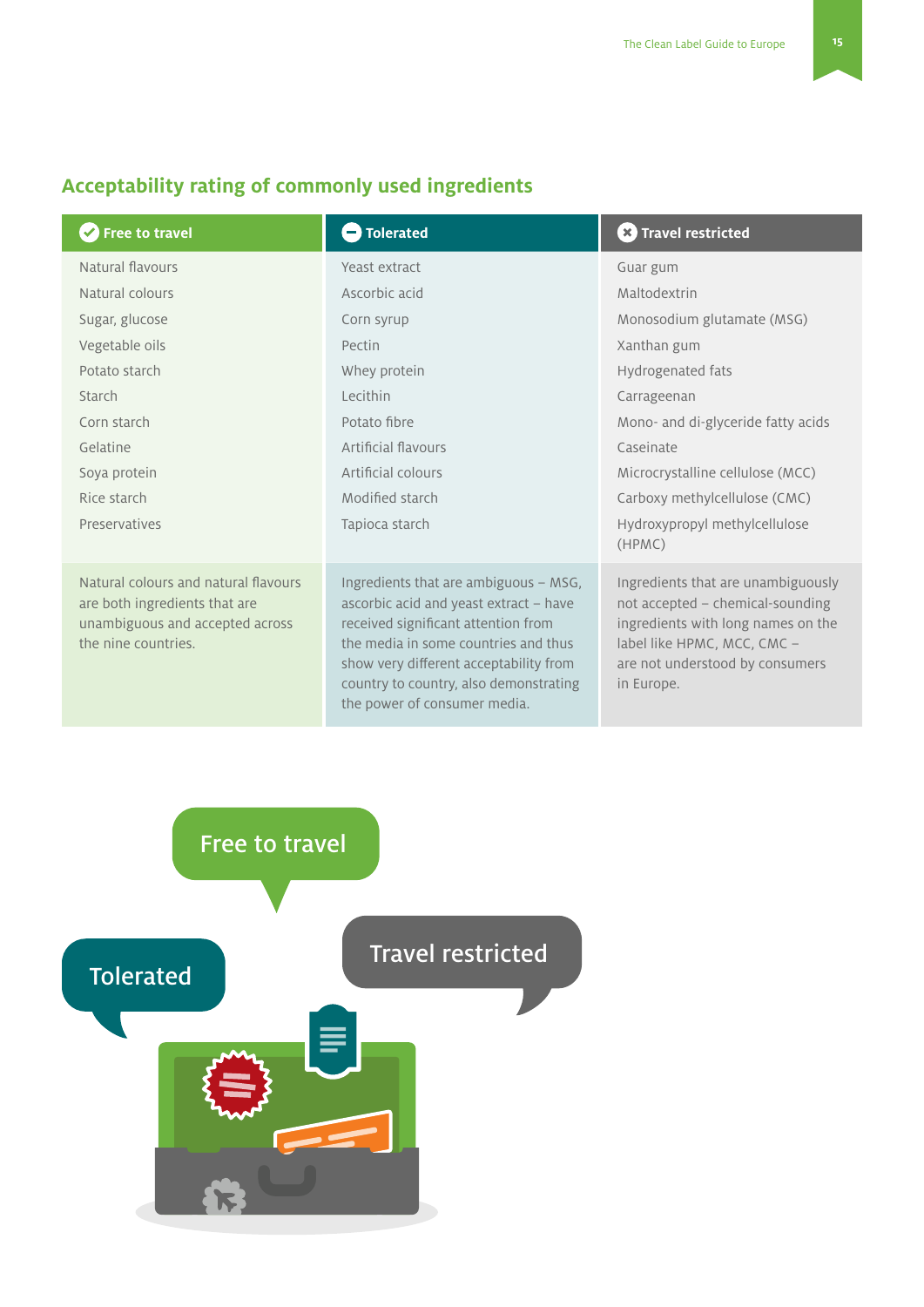|                                     | France    | Germany   | Italy                      | <b>Netherlands</b>         | Poland    | <b>Russia</b> | Spain      | Turkey    | <b>UK</b>             |
|-------------------------------------|-----------|-----------|----------------------------|----------------------------|-----------|---------------|------------|-----------|-----------------------|
| <b>Natural colours</b>              | $\bullet$ | $\bullet$ | $\bullet$                  | $\bullet$                  | $\bullet$ | $\bullet$     | $\bullet$  | $\bullet$ | $\boldsymbol{\omega}$ |
| <b>Natural flavours</b>             | $\bullet$ | $\bullet$ | $\bullet$                  | $\bullet$                  | $\bullet$ | $\bullet$     | Ø          | $\bullet$ | $\boldsymbol{Q}$      |
| Ascorbic acid                       | Θ         | $\bullet$ | $\bullet$                  | 0                          | Θ         | $\bullet$     | Θ          | B         | $\boldsymbol{z}$      |
| <b>Yeast extract</b>                | Ø         | $\bullet$ | Θ                          | $\bullet$                  | c         | B             | Θ          | B         | $\boldsymbol{Q}$      |
| Whey protein                        | $\bullet$ | $\bullet$ | $\bullet$                  | 0                          | Θ         | Θ             | $\bigodot$ | $\bullet$ | $\bullet$             |
| Carboxy<br>methylcellulose<br>(CMC) | $\bullet$ | $\bullet$ | Ø                          | $\left( \mathbf{x}\right)$ | Ø         | B             | 3          | $\bullet$ | $\bullet$             |
| Caseinate                           | $\bullet$ | $\bullet$ | $\left( \mathbf{z}\right)$ | $\left( \mathbf{x}\right)$ | B         | Ø             | $\bullet$  | $\bullet$ | $\bullet$             |

#### **Ingredient acceptability rating by country**

Data source: Free to travel = 19%+, tolerated = 6%-19%, restricted = less than 6%. Ingredion consumer research conducted by MMR Research 2013, base n=2805

#### **Starches**

Generally, starches are considered 'free to travel'. However, there are some relatively minor regional differences which are due to varying levels of awareness of certain starch bases, such as tapioca or potato, which effect their acceptability in some countries.

#### **Fear of the unknown**

It should be noted that all of the ingredients included in this study are completely safe to use. Our findings only reflect consumers' acceptance and perception of them. Lower acceptance often springs from the fact that people don't recognise the ingredient or its name sounds artificial or chemical.

Consumers feel most comfortable with store cupboard ingredients that they are familiar with, like yeast, salt, starch and sugar.

There can be large variations between countries. Ascorbic acid, for instance, is perfectly acceptable to Germans, but not really trusted by Turkish consumers. By understanding crucial regional differences you can tailor the messages and ingredients you use in those markets.

### **A A**

Consumers feel most comfortable with store cupboard ingredients that they are familiar with, like yeast, salt, starch and sugar.

![](_page_15_Picture_12.jpeg)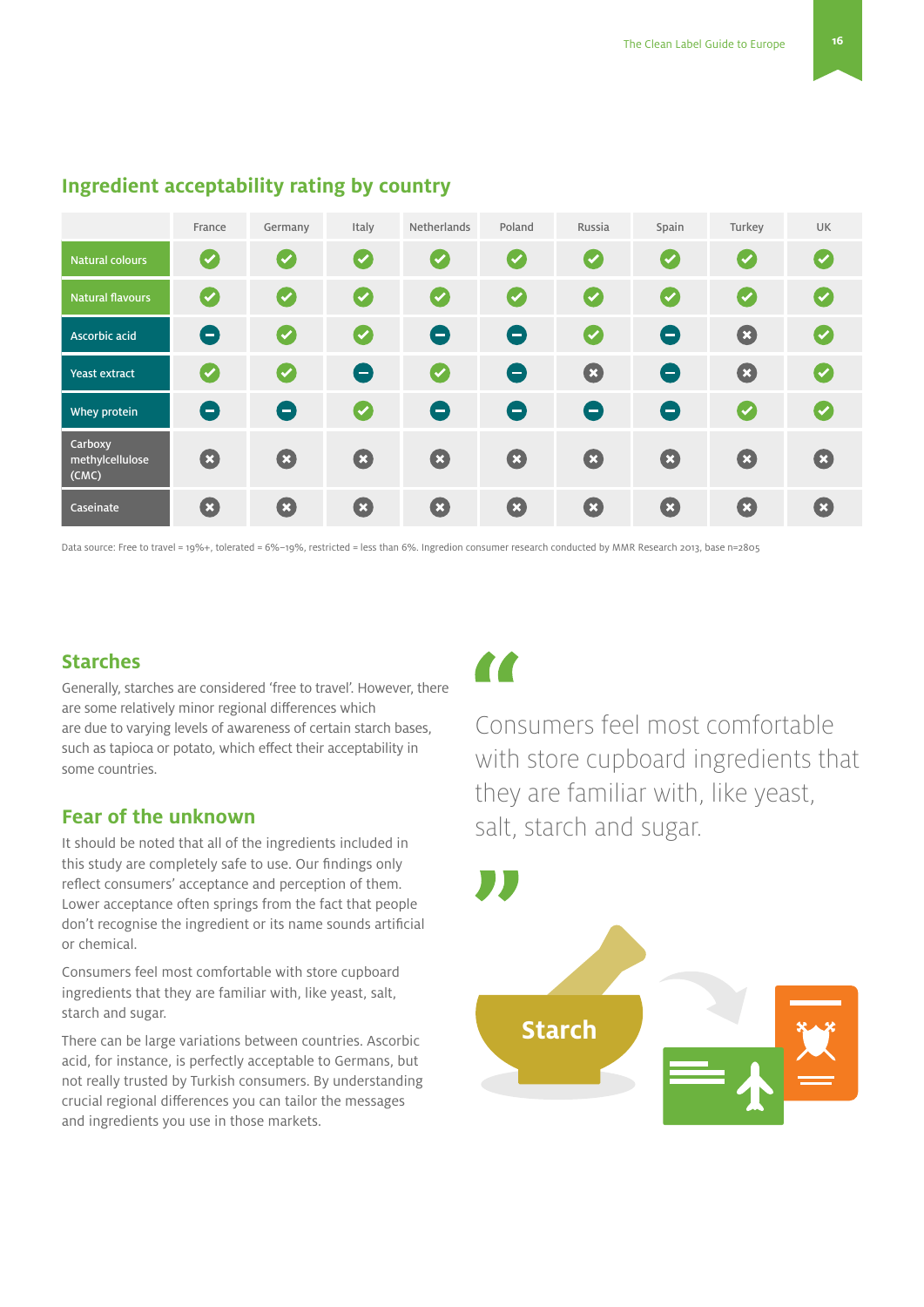## ourney taken us? Where has this

### Free to travel

Tolerated

### Travel restricted

Our journey around European attitudes to ingredients has brought up several valuable insights about geographical differences and preferences across Europe.

We've highlighted the main themes and findings below, which may support the way you market and package your products.

#### **Highlights along the way**

- Clean label has become much more than a trend. It is now a movement that is going from strength to strength.
- Some countries are more advanced in terms of clean label. Those that are more established see clean label as a qualifier to go to market and those that are still developing provide the largest opportunity for differentiation from competition by going clean label.
- Consumers believe that the ingredient list is more important than the actual brand. No manufacturer can rely on brand image alone any more, but will need to cater to consumers' increasing focus on the back of pack.
- Ingredients are more and more relevant in consumers' purchasing decisions. They are also under increasing scrutiny from consumers and the media.

![](_page_16_Picture_11.jpeg)

- Getting the messaging on the front of pack right, with trustworthy, accepted ingredients backing up the message, has a high switching power and thus can lead to changes in consumers' existing purchasing patterns.
- The recognition of an ingredient by consumers does not simultaneously mean it is accepted.
- Consumers have a clear view on which ingredients are 'clean' and which aren't.
- Different ingredients have different levels of acceptance around Europe. You can use this to your advantage by tailoring your ingredients to suit.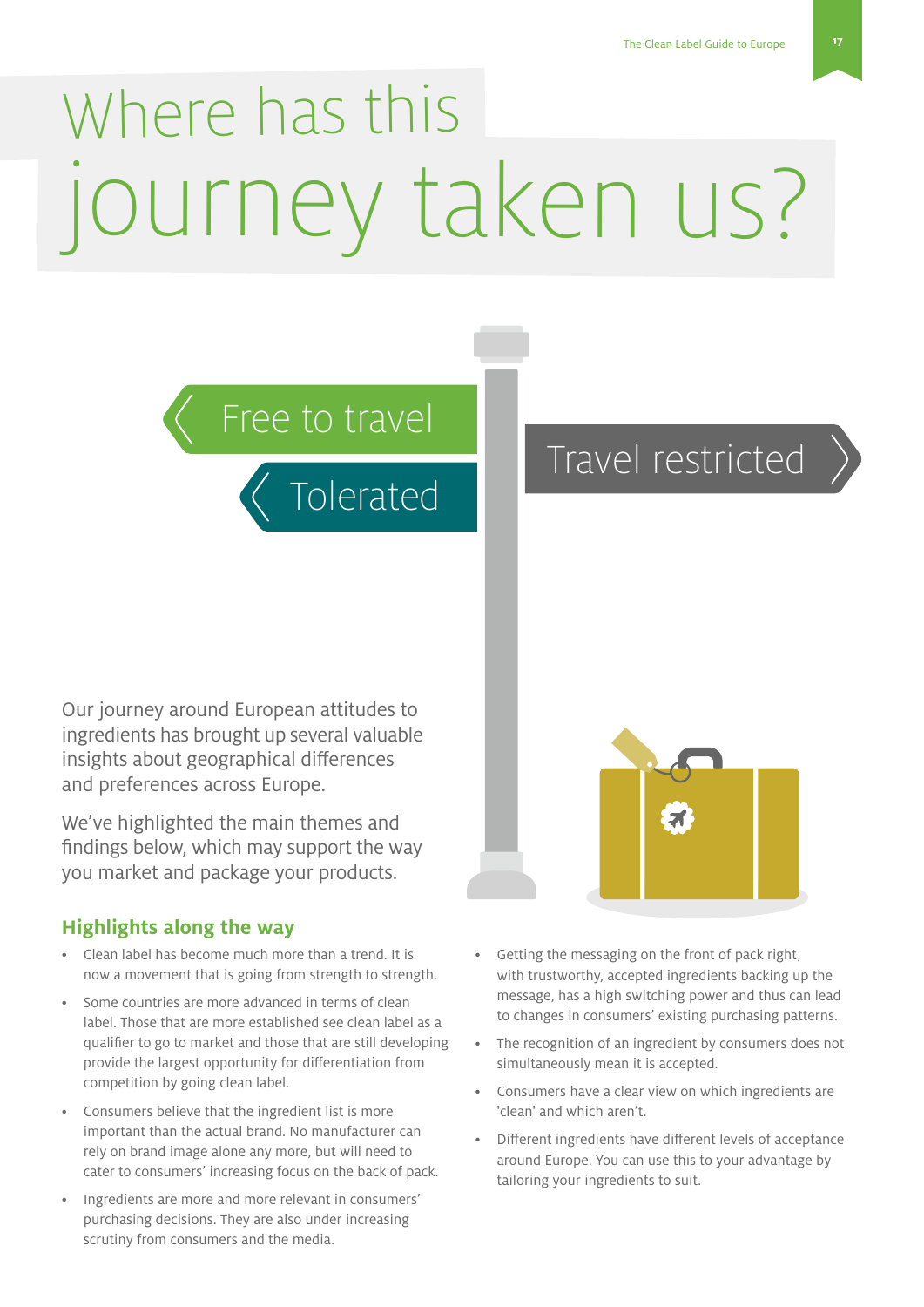#### **Where do you go from here?**

Now that you have these findings at your fingertips, you can use them to plan the way you communicate with your different consumers around Europe.

You should use clean label language that consumers can relate to and trust, such as 'natural', 'organic' and 'no additives/preservatives' for positionings on packaging.

For manufacturers, clean label means using:

- Ingredients that consumers know from their kitchen cupboards
- A simple/short ingredient list that is e-number free
- Ingredients that don't have chemical-sounding names (e.g. without 'x' or 'y')
- Ingredients that are minimally processed

This definition won't change between the countries or applications, but which ingredients are acceptable to consumers is region sensitive.

Put simply, clean label claims are becoming more important to consumers. Ingredion can help to develop products that meet consumer needs, using your current recipe as a starting point and without affecting the quality.

For manufacturers, clean label means using ingredients that consumers know from their kitchen cupboards.

![](_page_17_Picture_13.jpeg)

![](_page_17_Picture_14.jpeg)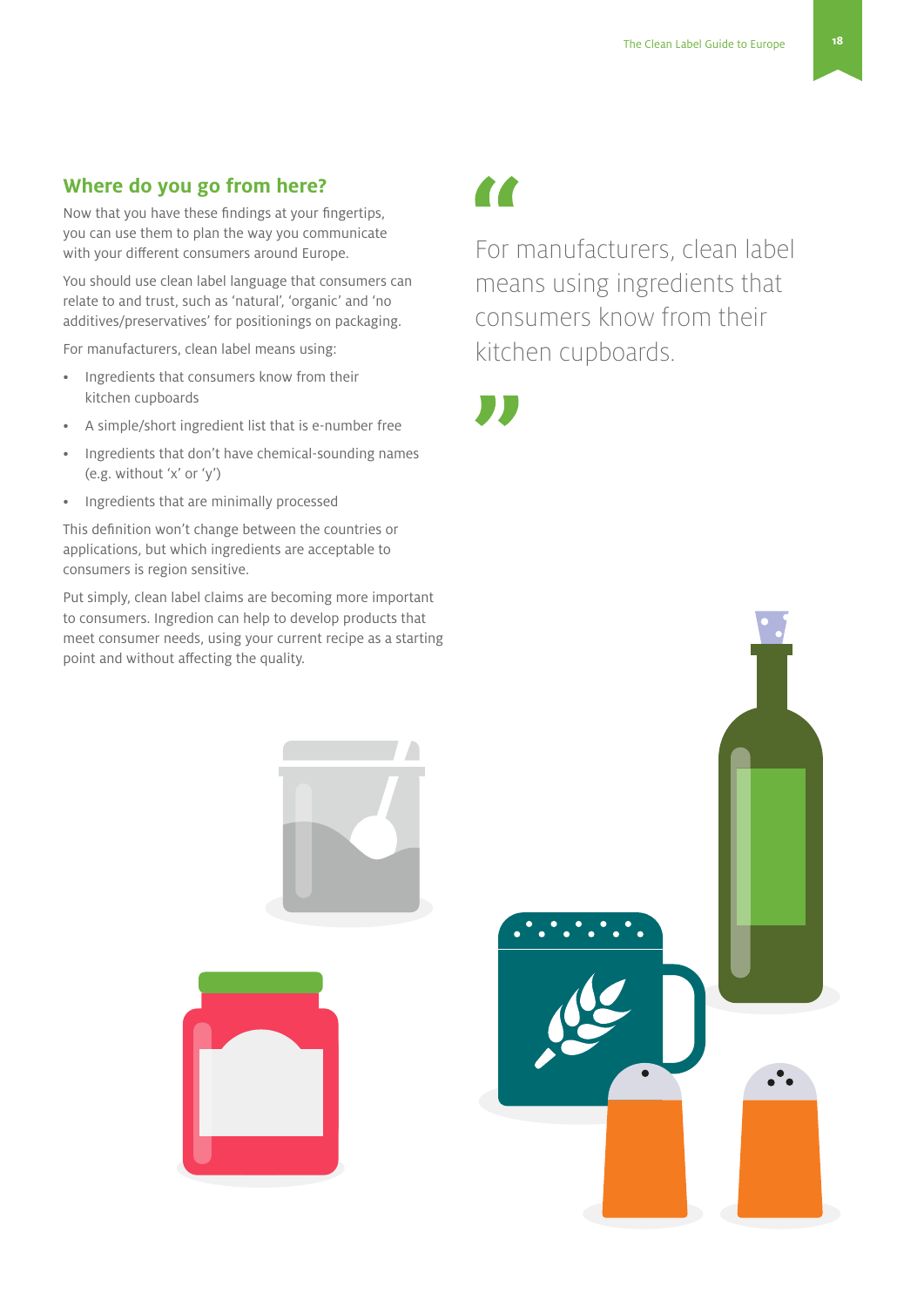# you can talk everyone's language With Ingredion

Turning this movement to your advantage calls for some serious ingredient and formulation expertise. Ingredion has over 20 years of experience in this complex area, and has built up specialist knowledge over that time.

#### **Creating a clean label solution for you**

Our NOVATION® portfolio of over 30 starches helps you overcome many challenges associated with clean label reformulation. These starches are easy to use, helping you create high-quality, no-compromise products, that enable simple ingredient listings, whilst maintaining your product quality and shelf life.

Our HOMECRAFT® portfolio of functional flours offers enhanced functional performance over native flours as they help to overcome issues such as freeze/thaw stability, sensitivity to processing and poor cold water thickening. These natural ingredients offer a much wider range of processing and preparation options than traditional flour. This allows you to develop foods with homemade or restaurant appeal and therefore use simple, consumer-friendly labelling on your products.

Working with our technical and culinary experts, you'll be able to create a menu of tailored clean label solutions that take into account regional differences. In short, we can help you get the most out of these revolutionary ingredients.

Thank you for reading this study; we hope you've found it useful. If you'd like further guidance on adopting clean label ingredients and positionings in your products, our experts would be delighted to help.

#### **Please contact us on:**

Email: [cleanlabel@ingredion.com](mailto:cleanlabel%40ingredion.com?subject=) Request a call back [here](http://www.foodinnovation.com/foodinnovation/en-gb/Contact/Pages/Request_A_Callback.aspx) Or contact one of our European offices.

#### **Germany**

Ingredion Germany GmbH Grüner Deich 110 20097 Hamburg, Germany Phone: +49 (0) 40 23 9150 Fax: +49 (0) 40 23 9170

#### **United Kingdom**

Ingredion UK Limited Ingredion House Manchester Green Business Park 333 Styal Road Manchester, M22 5LW United Kingdom Phone: +44 161 435 3200 Fax: +44 (0) 161 435 3315

#### **Russia**

Ingredion Holding LLC 39, Prospect Vernadskogo, Office 501 119415 Moscow, Russia Phone: +7 495 786 8143

#### **United Arab Emirates**

Dubiotech Research and Biotechnology Park Office 03B, Dubai PO BOX 345810 United Arab Emirates Phone: +971 4453 4288

![](_page_18_Picture_18.jpeg)

![](_page_18_Picture_19.jpeg)